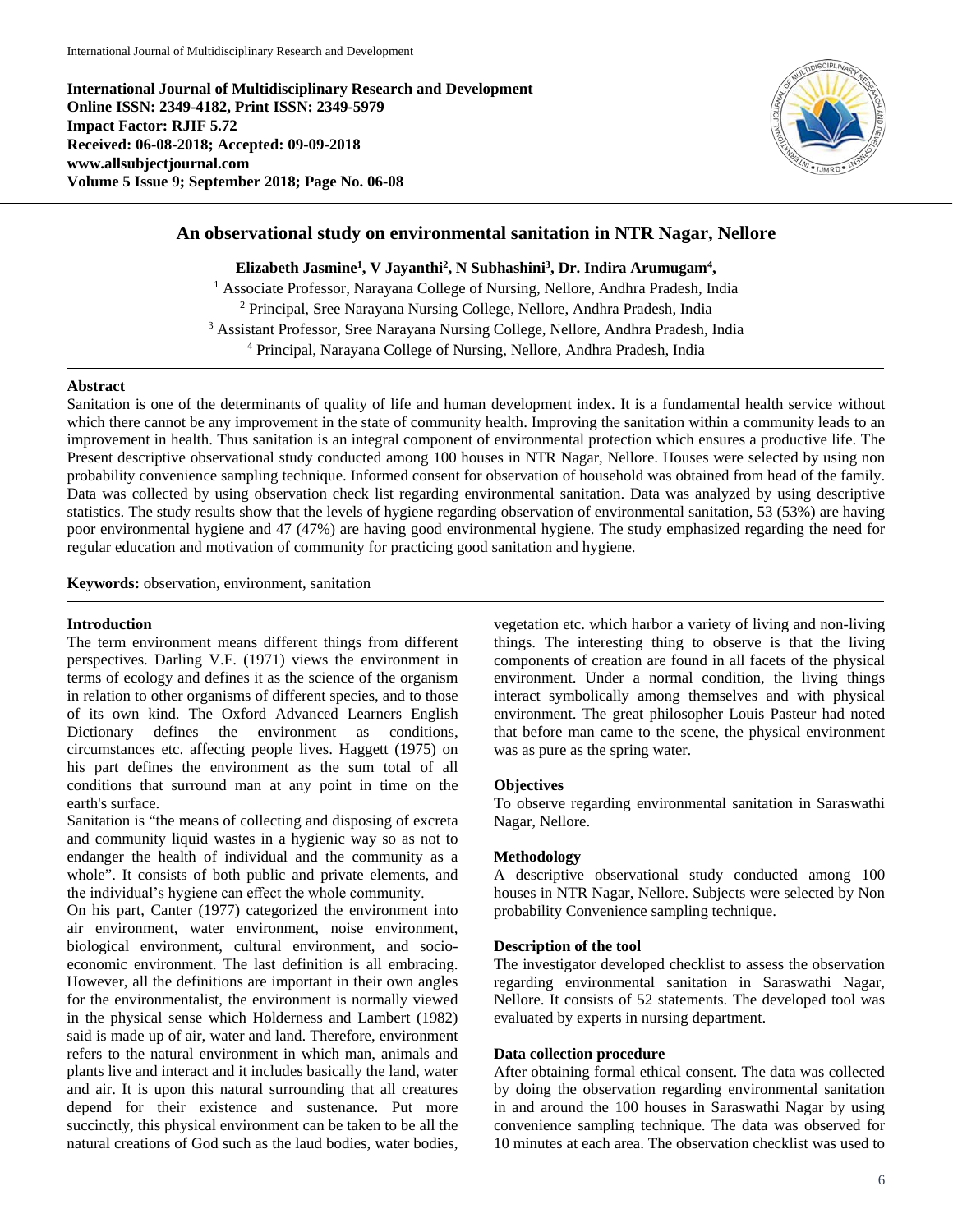analyse the level of practice. It was analyzed and tabulated according to the objectives.

## **Plan for data analysis**

The descriptive data was assessed by using mean, median, standard deviation.

The data was analyzed in the terms of objectives of the study by using descriptive and inferential statistical method.

## **Results**

**Table 1:** Frequency and percentage distribution regarding observation checklist on environmental sanitation

|                             | Content                                                    |                 | <b>YES</b>    |                 | NO            |  |
|-----------------------------|------------------------------------------------------------|-----------------|---------------|-----------------|---------------|--|
| Sl. No                      |                                                            | f               | $\frac{0}{0}$ | f               | $\frac{0}{0}$ |  |
| 1                           | Following hygienic practices.                              | 83              | 83%           | 17              | 17%           |  |
| $\overline{2}$              | Keeping surroundings clean and tidy daily.                 | 74              | 74%           | 26              | 26%           |  |
| $\ensuremath{\mathfrak{Z}}$ | Use clean and safe methods of preparing and storing food.  | 78              | 78%           | 22              | 22%           |  |
| $\overline{4}$              | Storage of left -over foods.                               | 14              | 14%           | 86              | 86%           |  |
| $\overline{5}$              | Discarding leftover foods.                                 | 67              | 67%           | 33              | 33%           |  |
| 6                           | Regular hand washing before and after taking food.         | 89              | 89%           | $\overline{11}$ | 11%           |  |
| 7                           | Regular hand washing before preparing food.                | 72              | 72%           | 28              | 28%           |  |
| $\overline{8}$              | High population density in house.                          | 25              | 25%           | 75              | 75%           |  |
| 9                           | Little sunlight getting into the houses.                   | 77              | 77%           | 23              | 23%           |  |
| 10                          | Cleaning water storage tanks periodically.                 | 67              | 67%           | $\overline{33}$ | 33%           |  |
| 12                          | Rainwater collection from roof and ground surfaces.        | 17              | 17%           | 83              | 83%           |  |
| 13                          | Using rainwater for drinking and household purpose.        | 17              | 17%           | 83              | 83%           |  |
| 14                          | Amount of water available daily.                           | 74              | 74%           | 26              | 26%           |  |
| 15                          | Stagnation of water around the house.                      | 31              | 31%           | 69              | 69%           |  |
| 16                          | Toilets are away from drinking water source.               | 77              | 77%           | 23              | 23%           |  |
| 17                          | Facilities present for waste water disposal.               | 81              | 81%           | 19              | 19%           |  |
| 18                          | Doing any testing for drinking water.                      | $\overline{32}$ | 32%           | 68              | 68%           |  |
| $\overline{19}$             | Wastewater discharged to the drains.                       | 81              | 81%           | 19              | 19%           |  |
| $\overline{20}$             | Washing clothes daily.                                     | 86              | 86%           | 14              | 14%           |  |
| 21                          | Washing of utensils immediately.                           | 74              | 74%           | 26              | 26%           |  |
| 22                          | Presence of mosquito, rat and insect around the house.     | 72              | 72%           | 28              | 28%           |  |
| 23                          | Removing of chappals before entering into house.           | 76              | 76%           | 24              | 24%           |  |
| 24                          | Planted trees around the houses.                           | 78              | 78%           | 22              | 22%           |  |
| 25                          | Handling animal waste to make fertilizer.                  | 36              | 36%           | 64              | 64%           |  |
| 26                          | Animals are away from household.                           | 72              | 72%           | 28              | 28%           |  |
| 27                          | Drying washed cloths under sunlight.                       | 86              | 86%           | 14              | 14%           |  |
| 28                          | Utensils are dried under the sunlight.                     | 43              | 43%           | 57              | 57%           |  |
| 29                          | Using any method of pest control.                          | 47              | 47%           | 53              | 53%           |  |
| 30                          | Leaks from septic tank.                                    | 17              | 17%           | 83              | 83%           |  |
| $\overline{31}$             | Significant of cracks in walls or ceilings.                | 45              | 45%           | 55              | 55%           |  |
| 32                          | Windows are present in kitchen.                            | 37              | 37%           | 63              | 63%           |  |
| $\overline{33}$             | Yard is kept free from garbage and dust.                   | 78              | 78%           | 22              | 22%           |  |
| 34                          | Bathrooms are kept clean.                                  | 82              | 82%           | 18              | 18%           |  |
| $\overline{35}$             | House is adequately ventilated.                            | 77              | 77%           | $\overline{23}$ | 23%           |  |
| 36                          | House is free from bad odors.                              | 71              | 71%           | 29              | 29%           |  |
| 37                          | Perishable food is refrigerated.                           | 44              | 44%           | $\overline{56}$ | 56%           |  |
| $\overline{38}$             | Poor drainage facilities.                                  | 41              | 41%           | 59              | 59%           |  |
| $\overline{39}$             | Maintaining noise level.                                   | 82              | 82%           | 18              | 18%           |  |
| 40                          | Presence of dirt and stains on walls and doors.            | 48              | 48%           | 52              | 52%           |  |
| 41                          | Maintaining clean, safe and pleasant physical environment. | 73              | 73%           | 27              | 27%           |  |
| 42                          | Kitchen garbage cans are cleaned regularly.                | 69              | 69%           | 31              | 31%           |  |
| 43                          | Chemical wastes are properly stored and labeled.           | 58              | 58%           | 42              | 42%           |  |
| 44                          | Cleaning of nails frequently.                              | 80              | 80%           | 20              | 20%           |  |
| 45                          | Make fly-traps and cover food.                             | 60              | 60%           | 40              | 40%           |  |
| 46                          | Immediately clean dirt on the floors.                      | 67              | 67%           | 33              | 33%           |  |
| 47                          | Use of disposable bins.                                    | 57              | 57%           | 43              | 43%           |  |
| 48                          | Toilet facilities are connected directly to kitchen.       | 20              | 20%           | 80              | 80%           |  |
| 49                          | Garbage present around the houses.                         | 42              | 42%           | 58              | 58%           |  |
| 50                          | Regular hand washing especially after defecation.          | 73              | 73%           | 27              | 27%           |  |
| 51                          | Spray and clean down toilets regularly.                    | 40              | 40%           | 60              | 60%           |  |
| $\overline{52}$             | Practicing open field defecation.                          | 8               | $8\%$         | 92              | 92%           |  |